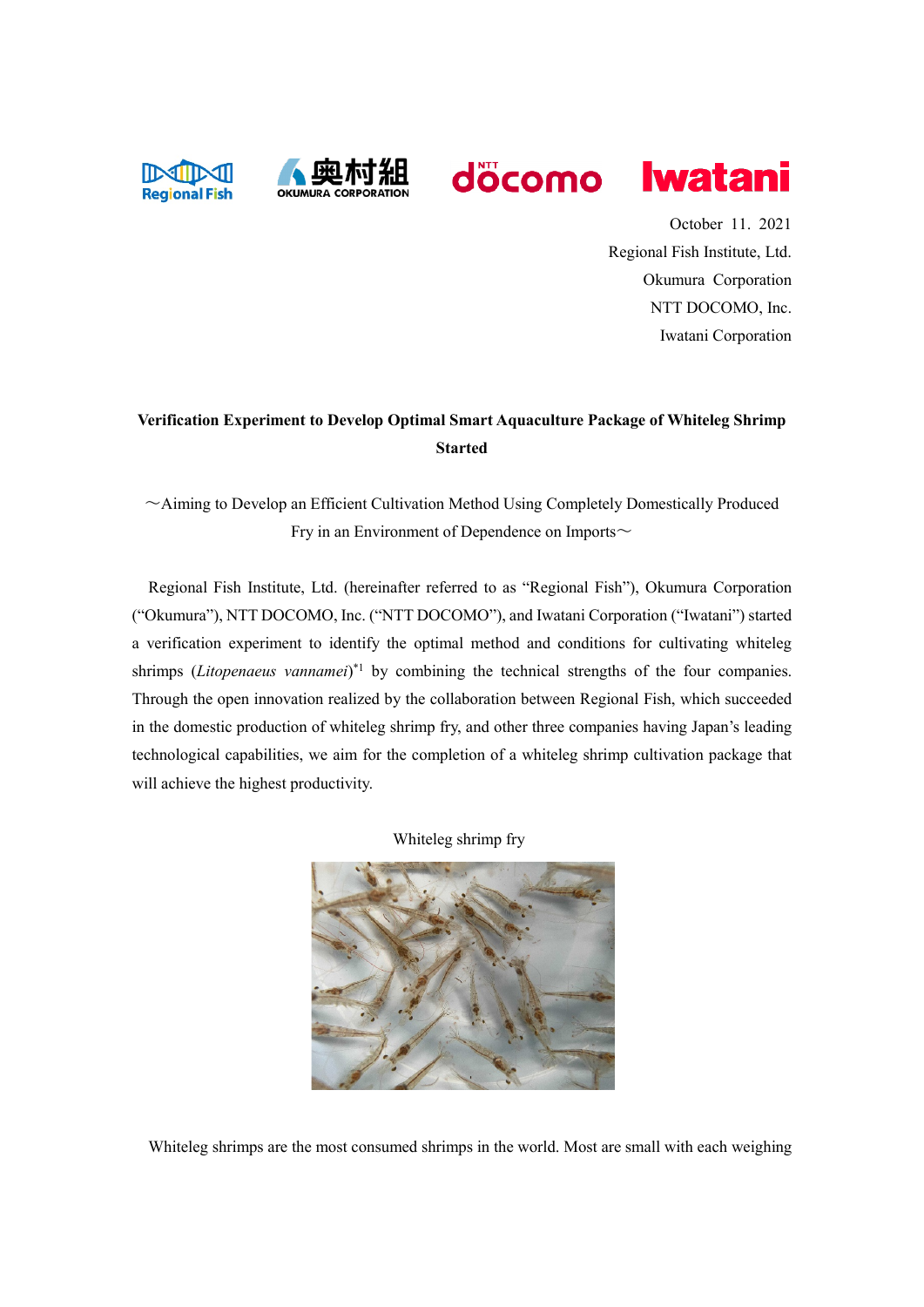about 15 to 18 grams. In Japan, they are used in a wide range of menus, such as sushi toppings and deep-fried shrimps or sold as shelled shrimps. The whiteleg shrimp fry for cultivation are imported in many cases and specified diseases<sup>\*2</sup> of foreign origin have often caused damage. Fish farmers are always exposed to the risk of diseases that can totally damage their shrimps.

To solve this problem, the four companies will work together to identify the optimal cultivation method using domestically produced whiteleg shrimp fry. Using three 200-ton water tanks, we will implement a closed ecological recirculating aquaculture system<sup>\*3</sup> and a Biofloc fish farming system<sup>\*4</sup> at the same time. We will extract the advantages and disadvantages of each system to select the optimal cultivation method and find ways to make improvements.

These two systems are the prevailing methods for cultivating whiteleg shrimps. Both systems do not require any water changes and therefore have the advantage of reducing the risk of disease.

However, there have been no examples of comparative verification of the two systems on the scale of an actual farm, and we have no clear proof of which is superior. This is the reason we are going to conduct the verification using ICT and other means.

## **Schematic Diagrams of Closed Ecological Recirculating Aquaculture System and Biofloc Fish Farming System**



Closed ecological recirculating aquaculture system

#### Biofloc fish farming system

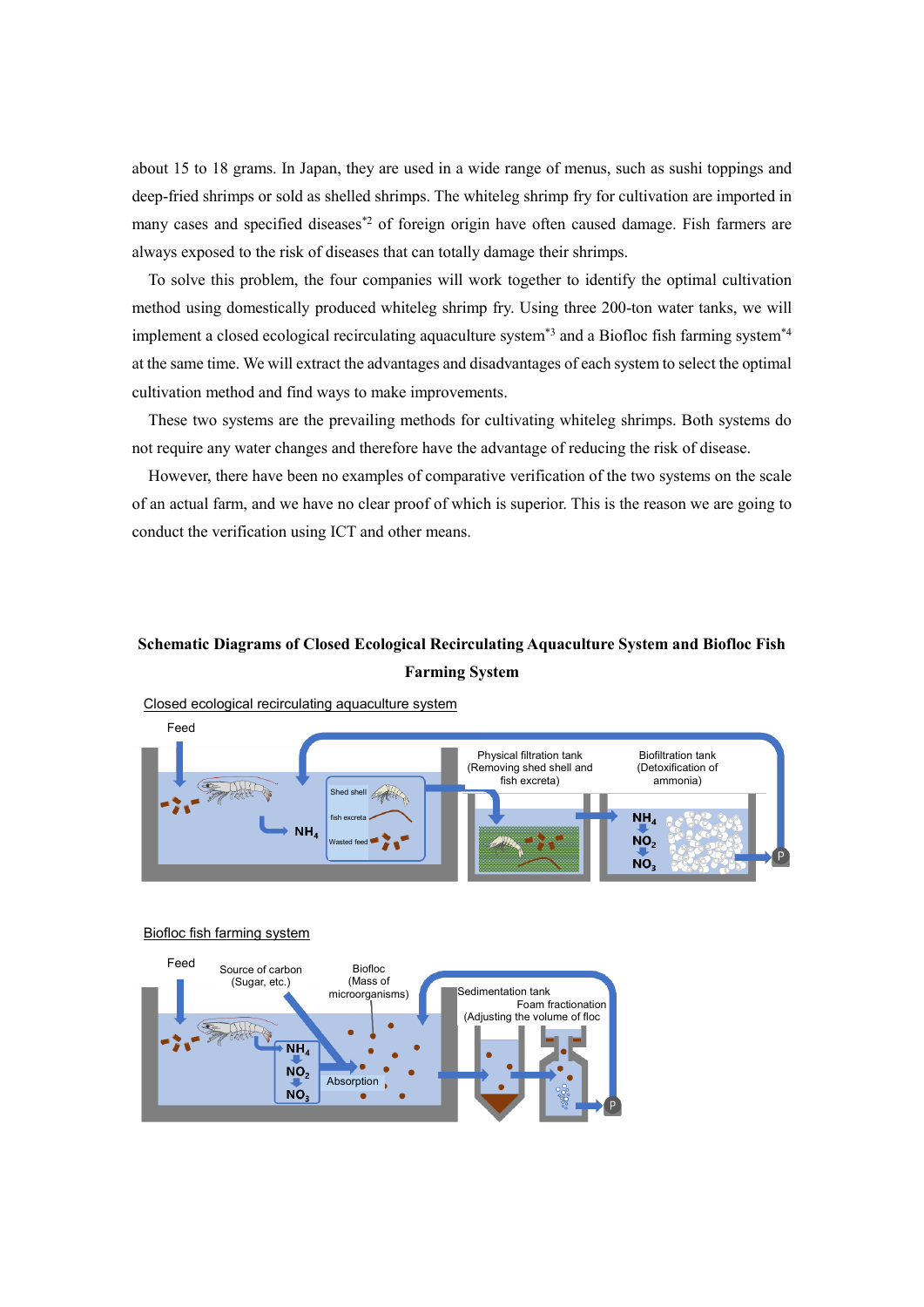Regional Fish, Okumura, NTT DOCOMO, and Iwatani promote open innovation and contribute to the realization of sustainable fisheries by combining the technical strengths of each company as shown below.



#### **Roles of Four Companies**

### **Construction of aquaculture tanks and implementation of aquaculture**

1. Establishment of a closed ecological recirculating aquaculture system by Okumura

Okumura establishes a closed ecological recirculating aquaculture system and carries out closed ecological recirculating aquaculture. The company also verifies the optimization of various functions in this verification experiment, aiming at stable operation of the system.

2. Provision of domestically produced fry and establishment of a Biofloc fish farming system by Regional Fish

Regional Fish provides domestically produced whiteleg shrimp fry and carries out Biofloc fish farming. The company is the first enterprise in the world to succeed in editing the shrimp genome to promote further improvement of the breed.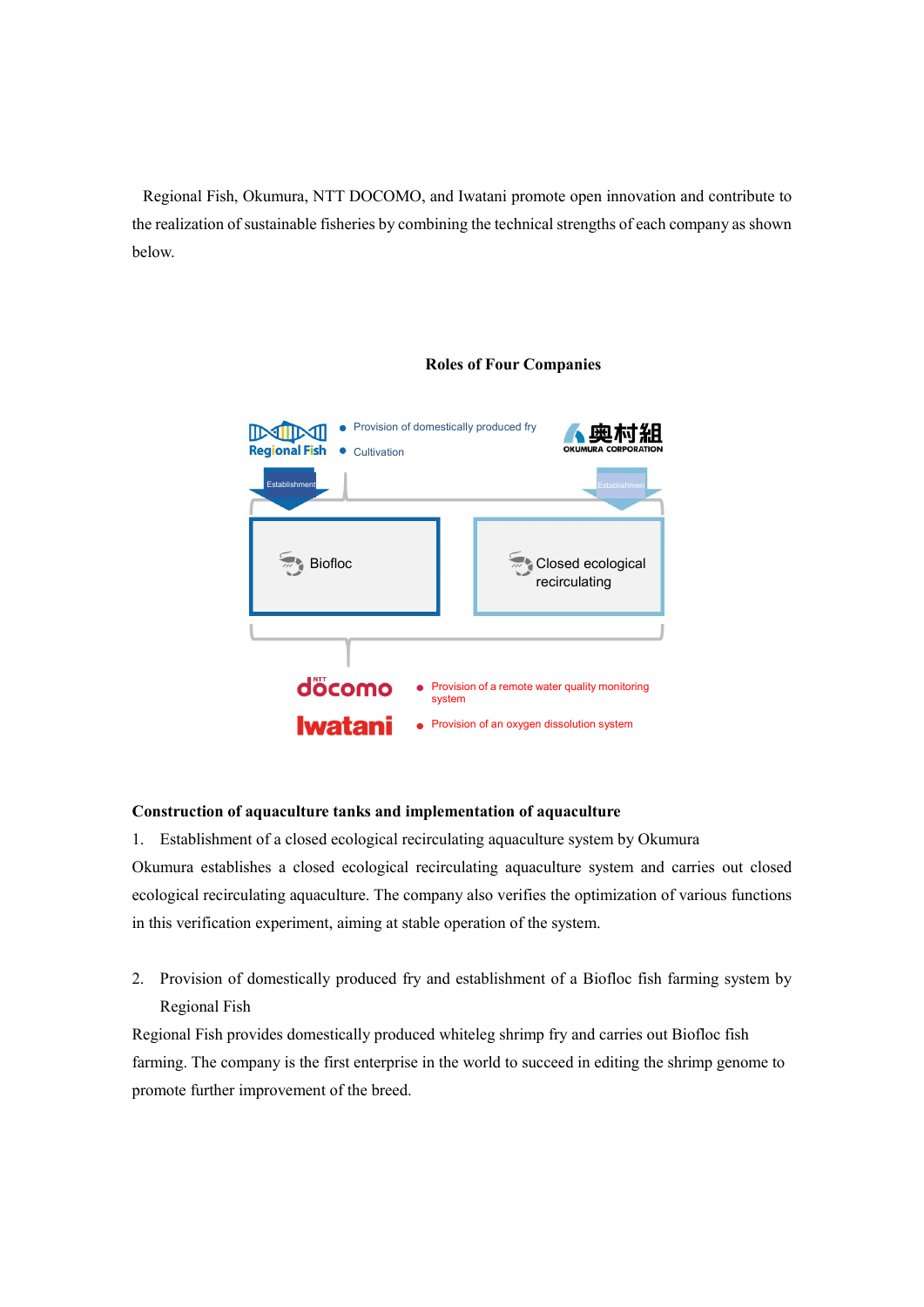### **Establishment of a remote water quality monitoring system and a cultivation environment suitable for growth**

#### 3. A remote water quality monitoring system based on the ICT buoy by NTT DOCOMO

NTT DOCOMO provides a remote water quality monitoring system using ICT, where the water temperature, dissolved oxygen, salt content, pH, and other measured water quality data can be checked on a smartphone via the Umimiru app. Data from another company's sensors (e.g. ammonia) are also provided via the Umimiru through API integration.

#### 4. Highly efficient supply of oxygen using an oxygen dissolution system by Iwatani

For land-based aquaculture, an efficient oxygen supply is essential. Iwatani aims to increase yields by controlling the dissolved oxygen concentration at the optimum level using its high concentration oxygen dissolution system.

#### **Notes:**

\*1 Whiteleg shrimps are the most consumed shrimps in the world and have a market of 5 million tons and 10 trillion yen (source: FAO, 2019). Most shrimps are small with each weighing about 15 to 18 grams. In Japan, they are used in a wide range of menus, such as sushi toppings and deep-fried shrimps or sold as shelled shrimps.

\*2 A specified disease refers to an infectious disease of farm-raised aquatic animals and plants and not confirmed to have occurred in Japan or has occurred in only one part of Japan and which is specified by ordinance of the Ministry of Agriculture, Forestry and Fisheries as a disease likely to seriously injure farm-raised aquatic animals and plants if the disease spreads. (Article 2, Paragraph 2, of the Sustainable Aquaculture Production Assurance Act: https://elaws.e-gov.go.jp/document?lawid=411AC0000000051)

\*3 Closed ecological recirculating aquaculture is a method that uses a filtration system to purify, circulate, and reuse water for fish farming. \*4 Biofloc fish farming is a method that purifies water by adding a source of carbon to the fish-farming water to create a mass of microorganisms called Biofloc and then use the ability of the microorganisms.

■ Overview of Regional Fish Institute, Ltd.

#### Representative: Tadanori Umekawa, President and CEO

Headquarters: International Science Innovation Building, Kyoto University, 36-1, Yoshida-Honmachi, Sakyoku, Kyoto URL: https://regional.fish/

 Overview of Okumura Corporation Representative: Takanori Okumura, President and Representative Director Headquarters: 2-2-2 Matsuzaki-cho, Abeno-ku, Osaka URL: https://www.okumuragumi.co.jp/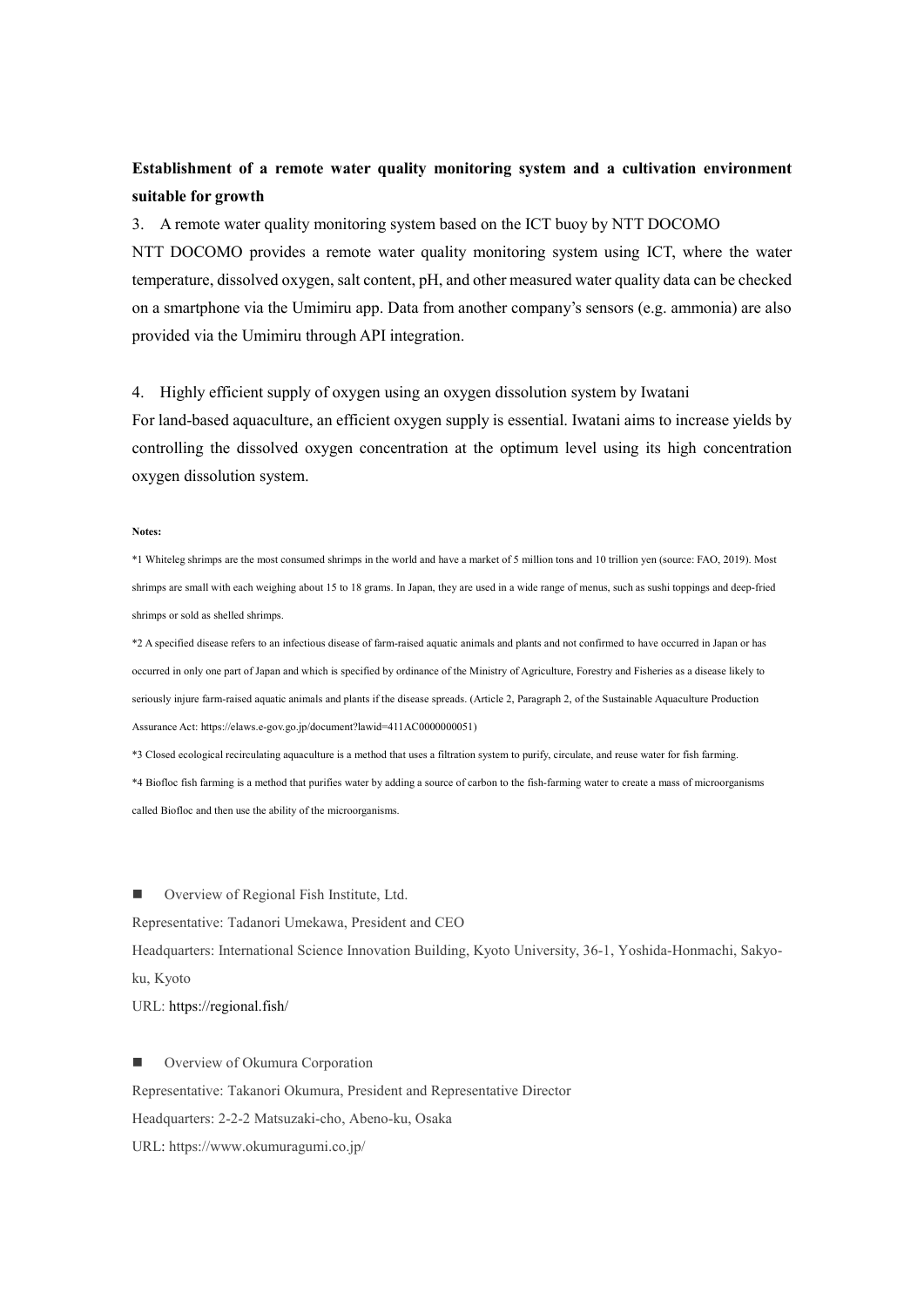■ Overview of NTT DOCOMO, Inc.

Representative: Motoyuki Ii, President and CEO

Headquarters: Sanno Park Tower, 2-11-1, Nagata-cho, Chiyoda-ku, Tokyo

URL: https://www.nttdocomo.co.jp

**Overview of Iwatani Corporation** 

Representative: Hiroshi Majima, President

Headquarters: 3-6-4, Hommachi, Chuo-ku, Osaka

URL: http://www.iwatani.co.jp/

| Media inquiries on this announcement to the following: |                             |                              |                             |
|--------------------------------------------------------|-----------------------------|------------------------------|-----------------------------|
| Regional Fish Institute, Ltd.                          | Okumura Corporation         | NTT DOCOMO, Inc.             | Iwatani Corporation         |
| Corporate Planning Dept.                               | New Business Development    | Regional Co-Creation and ICT | PR Dept.                    |
| Phone: $+81-(0)75-600-2963$                            | Section, New Business       | Promotion Office             | Phone: $+81-(0)6-7637-3468$ |
|                                                        | Development Dept.           | Phone: $+81-(0)3-5156-2511$  |                             |
|                                                        | Phone: $+81-(0)3-6628-8800$ |                              |                             |